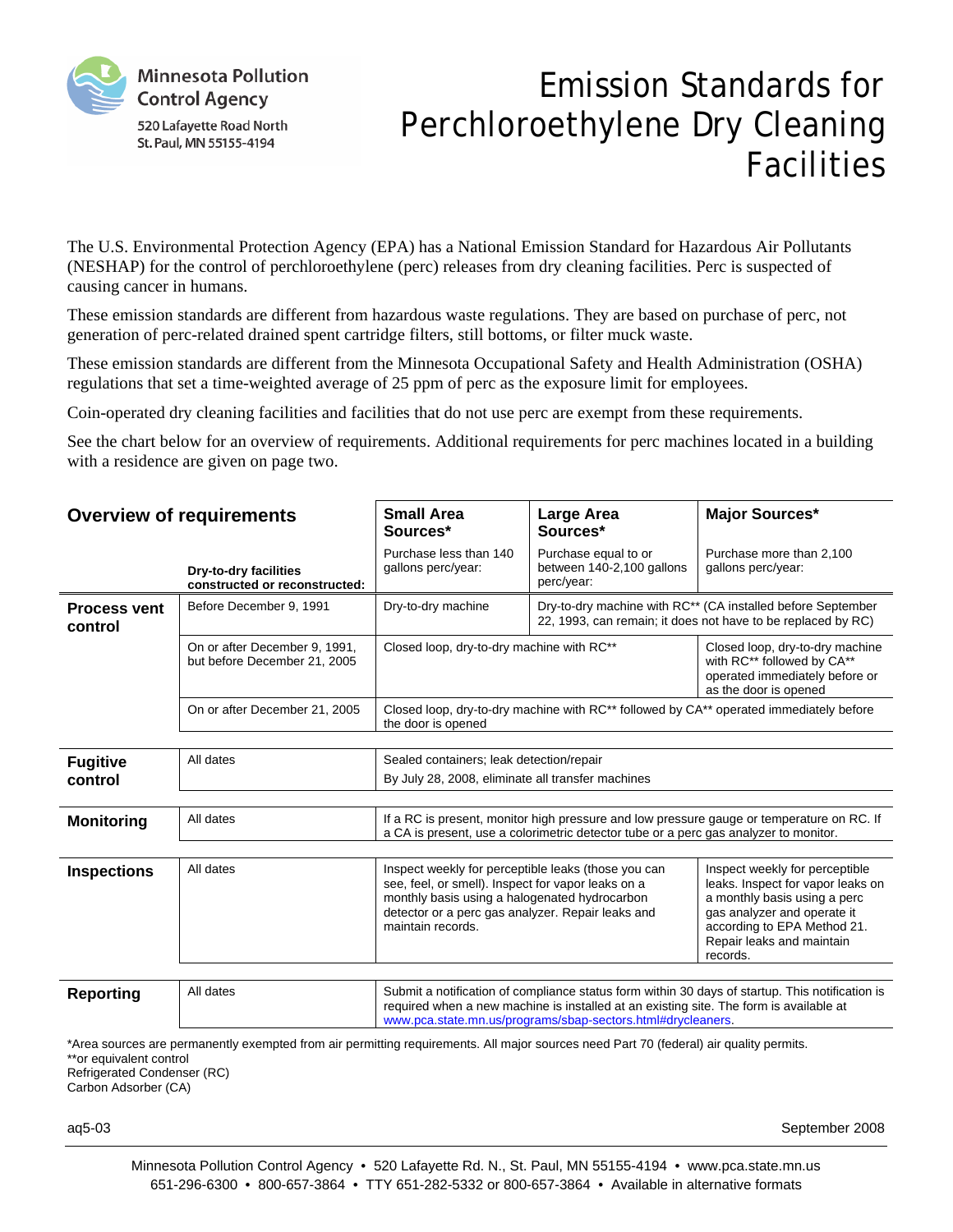# **Perc machines located in a building with a residence – additional requirements**

Perc machines located in a building with a residence have additional requirements. See the definition of residence on page four.

When your current perc machine wears out, you must not replace it with another perc machine. You must not install a perc machine, including relocating a used machine, after December 21, 2005.

# **By July 27, 2006**

If you did install a perc machine on or after December 21, 2005, but before July 13, 2006, you must meet these requirements:

• Operate a dry cleaning system inside a vapor barrier enclosure. Operate the exhaust system for the enclosure at all times the dry cleaning system is in operation and during maintenance. Ensure that the entry door to the enclosure is open only when a person is entering or exiting the enclosure.

- Route the air-perc gas-vapor stream through a refrigerated condenser (RC) and pass the air-perc gas-vapor stream from inside the dry cleaning drum through a carbon adsorber (CA) immediately before the door of the dry cleaning machine is opened. Desorb according to the manufacturer's instructions.
- Inspect for vapor leaks on a weekly basis using a halogenated hydrocarbon detector or a perc gas analyzer. Follow the manufacturer's instructions. Place the probe at the surface where leakage could occur and move it slowly along the surface.

## **By July 27, 2009**

You must eliminate perc machines installed (including the relocation of a used machine) on or after December 21, 2005.

### **After December 21, 2020**

You must eliminate all perc machines located in a building with a residence.

# **Details of compliance steps**

## **Operation and maintenance**

- Close the door of each dry cleaning machine immediately after transferring articles to or from the machine and keep the door closed at all other times.
- Operate and maintain dry cleaning systems according to the manufacturer's specifications and recommendations.
- Operate each RC to not vent or release the air-perc gas-vapor stream contained within the dry cleaning machine to the atmosphere while the dry cleaning drum is rotating. The air-perc vapor should be recirculating back through the machine without venting to the atmosphere (closed loop).
- Operate each RC to prevent air drawn into the dry cleaning machine when the door of the machine is open from passing through the RC.
- Do not bypass a CA at any time.
- Desorb each CA according to the manufacturer's instructions.

## **Fugitive controls**

- Use solvent tanks or containers to store all perc and perc related waste. Ensure that these tanks and containers are closed so that they have no perceptible leaks. You may leave containers for separator water uncovered if it is necessary for proper operation of your machine and still.
- Drain all cartridge filters in their housing, or other sealed container, for a minimum of 24 hours (or treat such filter in an equivalent manner) before removal from the dry cleaning plant.
- Room enclosures located in a building with a residence must be constructed of materials impermeable to perc, and must be designed and operated to maintain a negative pressure at each opening while the dry cleaning machine is operating, and must exhaust to a CA. The room enclosure must be vented to a separate CA or equivalent device and not share a CA in common with a dry cleaning machine.

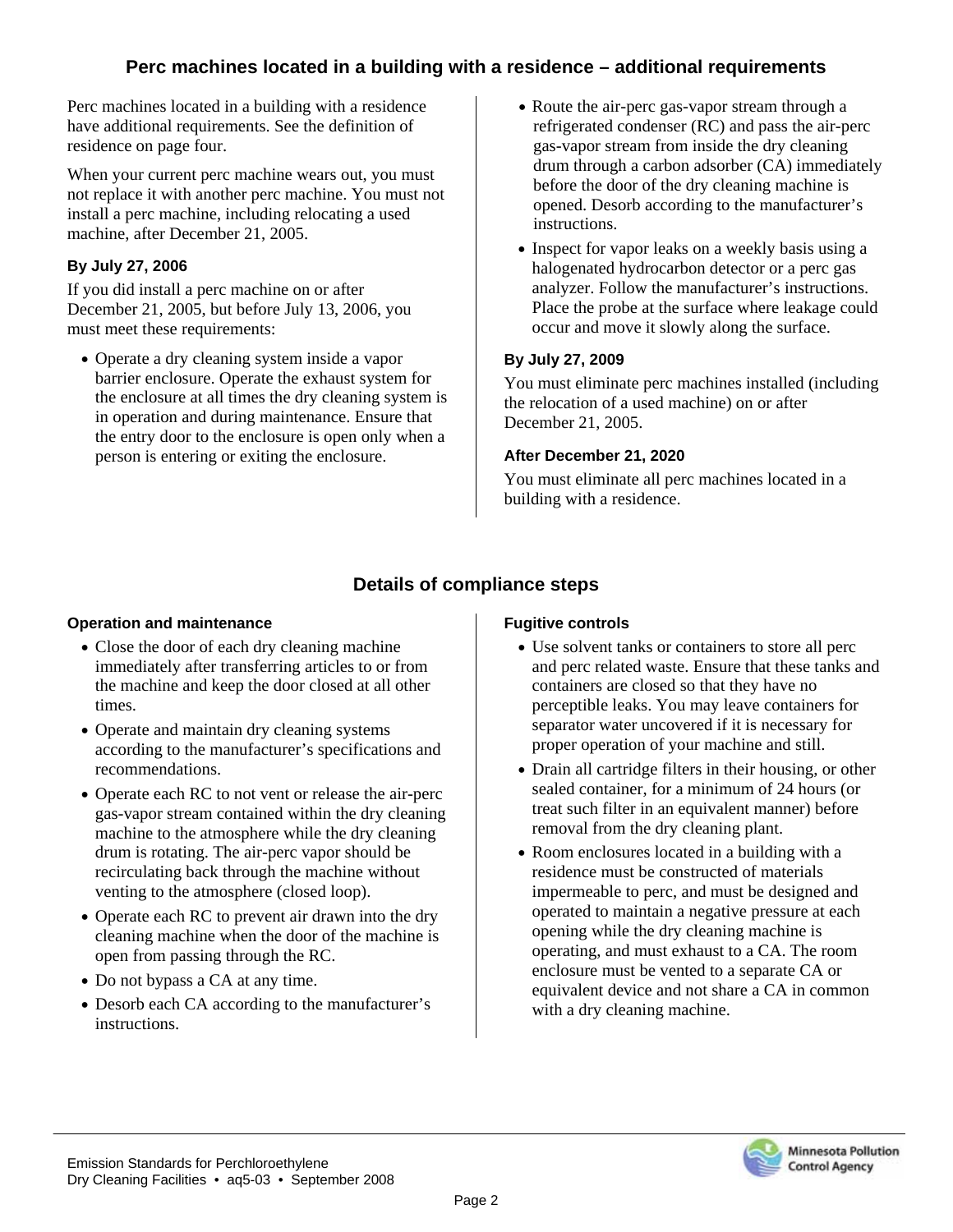# **Details of compliance steps (continued)**

#### **Monitoring information**

If required monitoring detects values that do not meet the parameters set in the standard, make adjustments or repairs to the dry cleaning system or control device to meet those values. If repair parts are needed, make a written or verbal order within two working days of detecting the value. Install repair parts within five working days after receipt.

#### *Refrigerated condenser (RC) – monitor weekly and follow the manufacturer's instructions*

Measure the refrigeration system high pressure and low pressure during the drying phase to determine if they are in the range specified by the manufacturer's operating instructions.

Alternately you may monitor temperature. Measure the temperature of the air-perc gas-vapor stream on the outlet side of the RC to determine if it is equal to or less than 7.2° Celsius (45° Fahrenheit) before the end of the cool down or drying cycle while the gas-vapor stream is flowing through the condenser. The temperature sensor should be designed to measure a temperature of 7.2° Celsius (45° Fahrenheit) to an accuracy of  $\pm 1.1^{\circ}$  Celsius (2° Fahrenheit).

Use the temperature sensor according to the manufacturer's instructions.

#### *Carbon adsorber (CA) - monitor weekly and follow the manufacturer's instructions*

If you use a CA instead of a RC or you use a supplemental CA and the exhaust passes through the CA **immediately upon door opening**, measure the concentration of perc in the exhaust of the CA. Use a colorimetric detector tube or perc gas analyzer that measures a concentration of 100 ppm by volume of perc in air to an accuracy of  $\pm 25$  ppm by volume. Take the measurement while the dry cleaning machine is venting to the CA at the end of the last dry cleaning cycle prior to desorption of the CA or removal of the activated carbon. The perc concentration needs to be less than or equal to 100 ppm.

A sampling port for monitoring within the exhaust outlet of the CA must be provided in a place that is easily accessible; located at least eight times the diameter of the stack or duct downstream from any flow disturbance (bend, expansion, contraction, or outlet); not downstream from any other inlet; and two times the diameters of the stack or duct upstream from any flow disturbance.

If you use a supplemental CA and the air-perc gasvapor stream passes through the CA **before the machine door is opened**, measure the concentration of perc in the dry cleaning machine drum at the end of the dry cleaning cycle. Use a colorimetric detector tube or perc gas analyzer that measures a concentration of 300 ppm by volume of perc in air to an accuracy of  $\pm 75$ ppm by volume. Place the tube or analyzer into the open space at the rear end of the drum immediately after door opening. The perc concentration needs to be less than or equal to 300 ppm.

#### **Inspection information**

Inspection requirements dictate that dry cleaners inspect the following components for leaks while the dry cleaning system is operating.

Perceptible leaks are those you can see, feel, or smell. Inspections for vapor leaks using a halogenated hydrocarbon detector or a perc gas analyzer always suffice for perceptible leak inspections. Follow the manufacturer's instructions.

Place the probe at the surface where leakage could occur and move it slowly along the surface.

- hose and pipe connections, fittings, couplings, and valves
- door gaskets and seatings
- filter gaskets and seatings
- pumps
- solvent tanks and containers
- water separators
- muck cookers
- stills
- exhaust dampers
- diverter valves
- all filter housings

Repair all leaks detected during inspections within 24 hours. If repair parts are needed, make a written or verbal order within two working days of detecting the leak. Install repair parts within five working days after receipt.

Inspect for leaks while the dry cleaning system is operating.

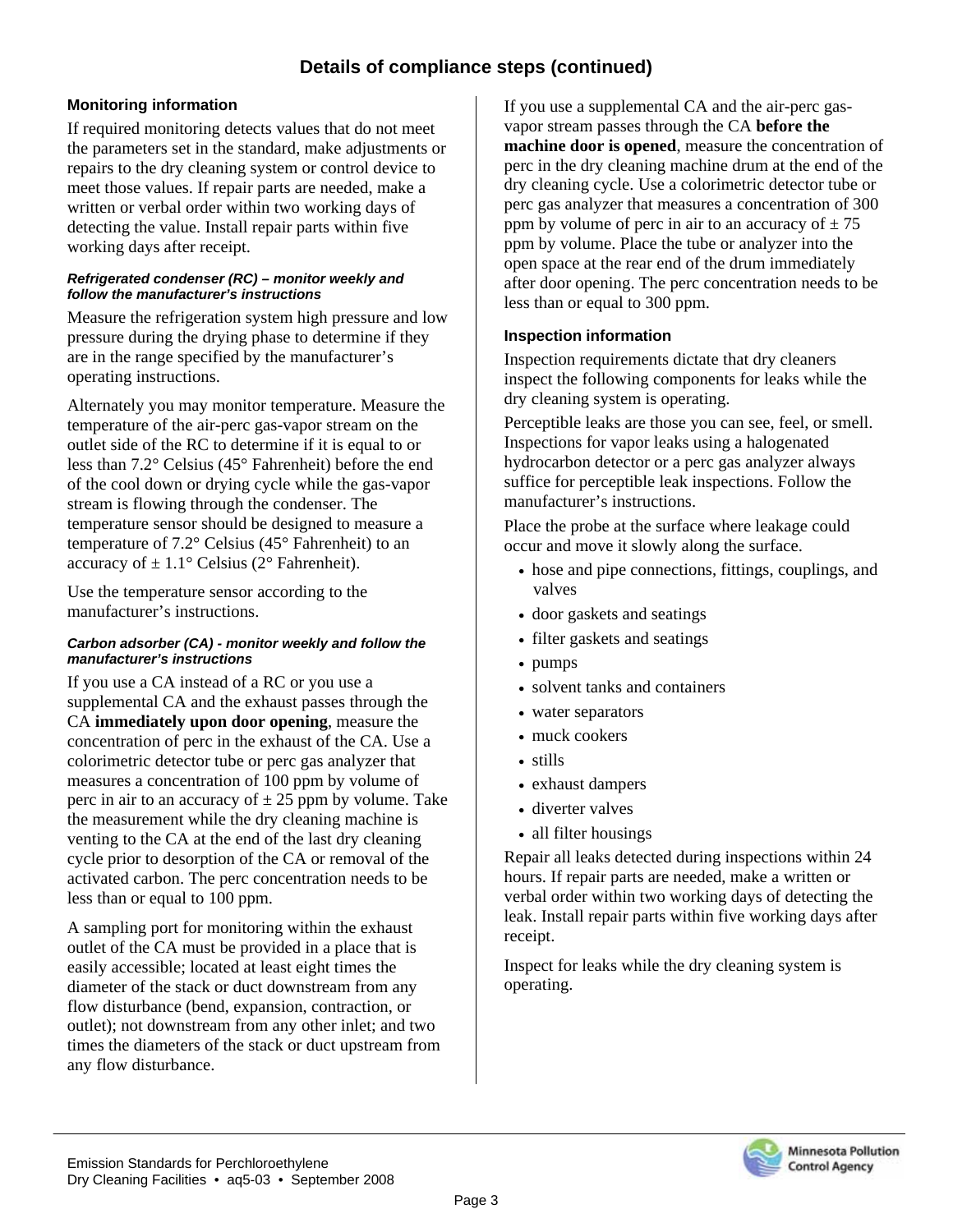# **Details of compliance steps (continued)**

#### **Records**

Retain on site a copy of the design specifications and the operating manuals for each dry cleaning system and each emission control device located at your facility.

Keep receipt of perc purchases and a log of the following information. Maintain such information on site, and show it upon request for a period of five years.

- volume of perc purchased each month
- Calculation and result of the yearly perc consumption as shown. Perform the following calculation on the first day of every month.
	- o Sum the volume of all perc purchases made in each of the previous 12 months.
- o If no perc purchases were made in a given month, then the perc consumption for that month is zero gallons.
- The total sum calculated is the yearly perc consumption at the facility.
- dates when the dry cleaning system components are inspected for leaks, as specified, and the name or location of dry cleaning system components where leaks are detected
- dates of repair and records of written or verbal orders for repair parts
- date and high and low pressure or temperature sensor monitoring results of RC if required
- date and colorimetric detector tube or perc gas analyzer monitoring results of CA if required

# **Definitions**

#### **CA** - **carbon adsorber - "sniffer":**

bed of activated carbon into which an airperchloroethylene gas-vapor stream is routed and which adsorbs the perchloroethylene on the carbon

**Colorimetric detector tube:** glass tube (sealed prior to use), containing material impregnated with a chemical that is sensitive to perchloroethylene and is designed to measure the concentration of perchloroethylene in air

**Dry-to-dry machine:** one-machine dry cleaning operation in which washing and drying are performed in the same machine

**Existing:** began construction or reconstruction before December 9, 1991

Filter: porous device through which perchloroethylene is passed to remove contaminants in suspension (for example lint filter, button trap, cartridge filter, tubular filter, regenerative filter, prefilter, polishing filter, and spin disc filter)

**Fugitive emissions:** emissions that can not reasonably be collected and emitted through a stack or vent

**Halogenated hydrocarbon detector:** portable device capable of detecting vapor concentrations of perchloroethylene of 25 parts per million by volume or greater by emitting an audible or visual signal that varies as the concentration changes

**New:** began construction or reconstruction on or after December 9, 1991

**Perc:** perchloroethylene

**Perc gas analyzer:** flame ionization detector, photoionization detector, or infrared analyzer capable of detecting vapor concentrations of perc of 25 ppm by volume

**ppm:** parts per million

**Process vent controls:** devices used to control emissions from a vent, stack, or similar device

**Residence:** any dwelling or housing in which people reside excluding short-term housing that is occupied by the same person for a period of less than 180 days (such as a hotel room)

**RC** - **refrigerated condenser - "chiller":** vapor recovery system into which an air-perc gas-vapor stream is routed and the perc is condensed by cooling the gas-vapor stream

**Transfer machine system:** multiple-machine dry cleaning operation in which washing and drying are performed in different machines. Examples include, but are not limited to: (1) a washer and dryer, (2) a washer and reclaimer, or (3) a dry-to-dry machine and reclaimer.

**Vapor barrier enclosure:** room that encloses a dry cleaning system and is constructed of vapor barrier material that is impermeable to perc.